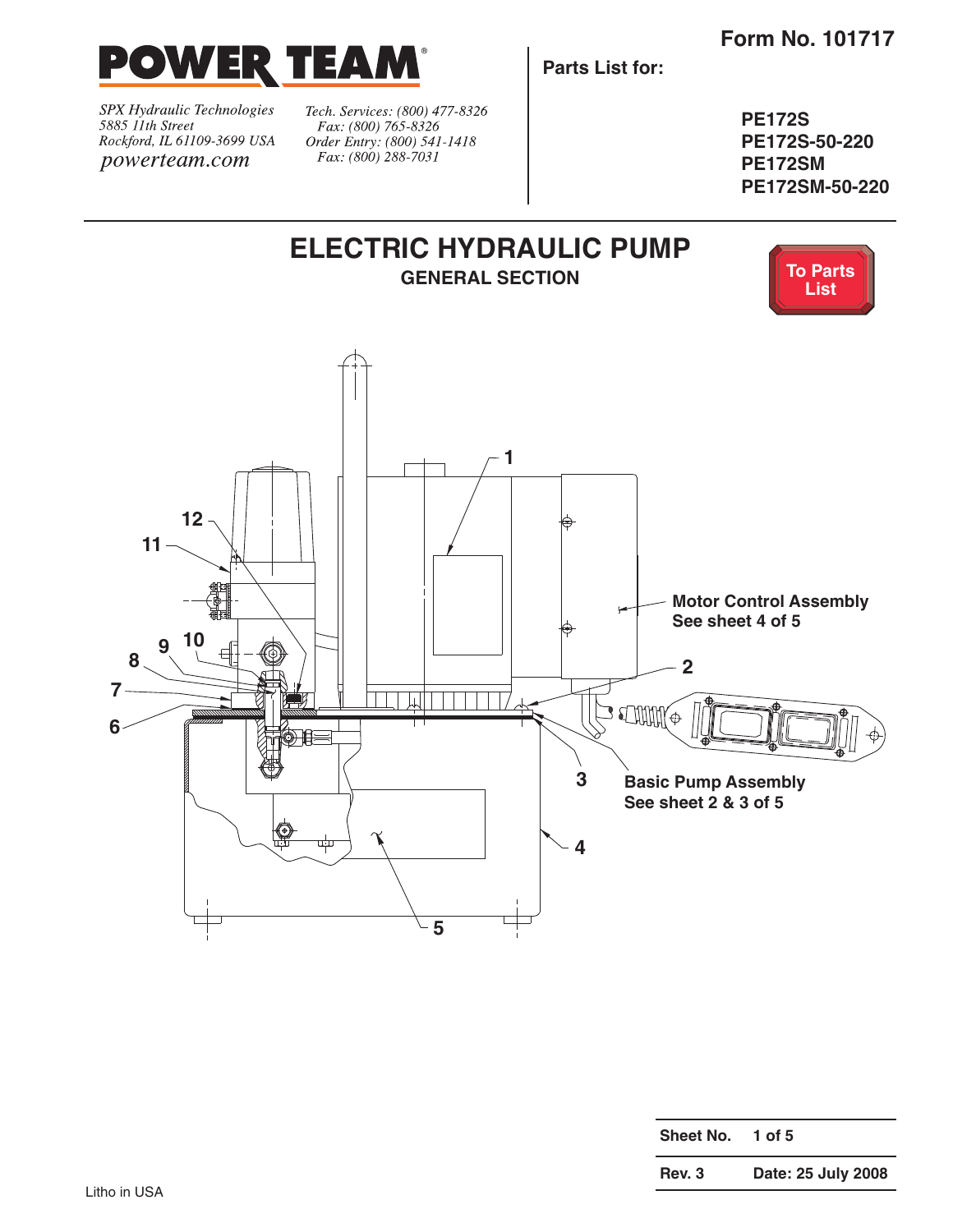| <b>Item</b>    | Part                                           | No.                                                             |                                                                                                    |  |
|----------------|------------------------------------------------|-----------------------------------------------------------------|----------------------------------------------------------------------------------------------------|--|
| No.            | No.                                            | Req'd                                                           | <b>Description</b>                                                                                 |  |
| 1              | 200188                                         | 1                                                               | <b>Important Decal</b>                                                                             |  |
| $\overline{2}$ | 10177                                          | 10                                                              | Machine Screw (1/4-20 UNC X 3/4 Lg.; For PE172SM &<br>PE172SM-50-220)                              |  |
|                | 209799                                         | 14                                                              | Cap Screw (1/4-10 X 7/8 Lg. Self-tapping; Torque to 50/60 in. lb.s;<br>For PE172S & PE172S-50-220) |  |
| 3              | 40164                                          | 1                                                               | <b>Cover Plate Gasket</b>                                                                          |  |
| 4              | 64538OR9                                       | 1                                                               | Reservoir (Metal; For PE172SM & PE172SM-50-220)                                                    |  |
|                | 61165                                          | 1                                                               | Reservoir (Plastic; For PE172S & PE172S-50-220)                                                    |  |
| 5              | 309219                                         | $\mathbf{2}^{\prime}$                                           | <b>Trade Name Decal</b>                                                                            |  |
| 6              | 200395                                         | 1.                                                              | Gasket                                                                                             |  |
| $\overline{7}$ | 52165                                          | 1                                                               | Manifold                                                                                           |  |
| 8              | 209809<br>Coupling<br>1                        |                                                                 |                                                                                                    |  |
| 9              | 11863<br>2<br>Backup Washer (1/2 X 3/8 X 1/16) |                                                                 |                                                                                                    |  |
| 10             | 10268                                          | $\mathbf{2}^{\prime}$                                           | O-ring $(1/2 \times 3/8 \times 1/16)$                                                              |  |
| 11             | 42621                                          | 1<br>Solenoid Valve (For PE172S & PE172SM; See Form No. 100445) |                                                                                                    |  |
|                | 44084                                          | 1                                                               | Solenoid Valve (For PE172S-50-220 & PE172SM-50-220;<br>See Form No. 100445)                        |  |
| 12             | 10030                                          | 2                                                               | Cap Screw (5/16-18 UNC X 3/4 Lg.; Torque to 220/240 in. lbs.)                                      |  |
|                |                                                |                                                                 | <b>PARTS INCLUDED BUT NOT SHOWN</b>                                                                |  |
|                | 20937                                          | 1                                                               | To<br>Vent Cap                                                                                     |  |
|                | 200415                                         | 1                                                               | <b>Drawing</b><br>O-ring (13/16 X 5/8 X 3/32)                                                      |  |

## **HYDRAULIC SCHEMATIC**

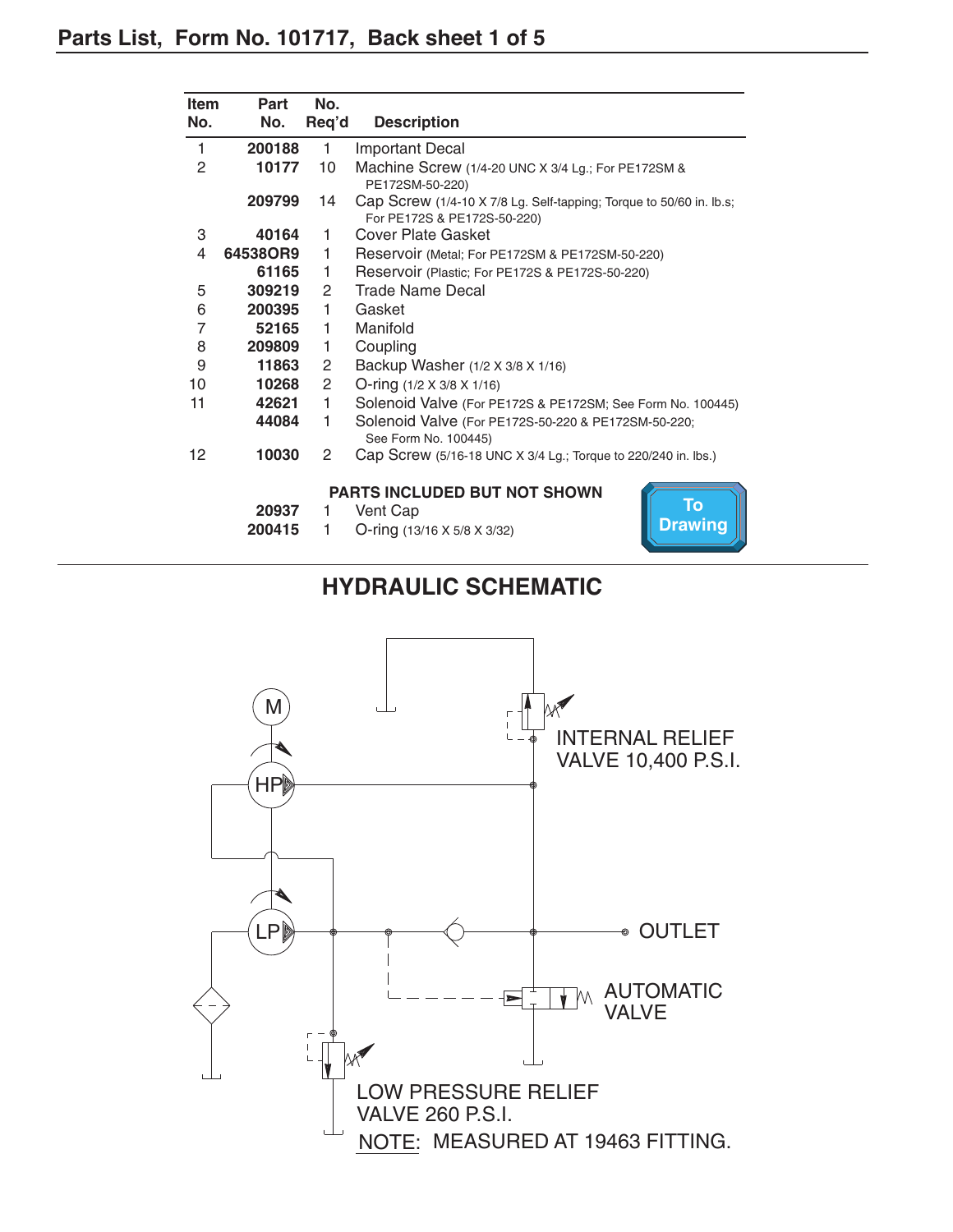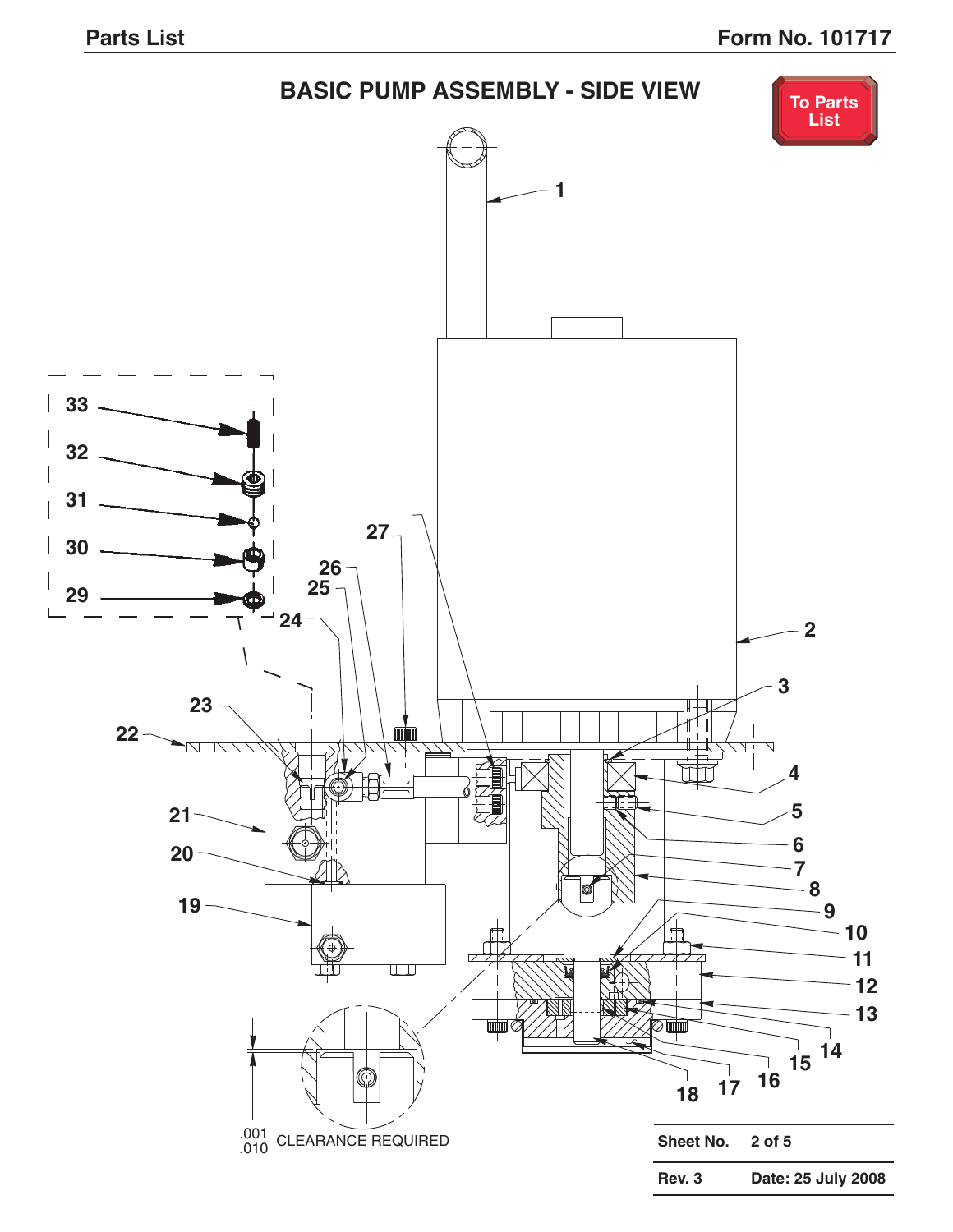| <b>Item</b>    | Part          | No.            |                                                                            |
|----------------|---------------|----------------|----------------------------------------------------------------------------|
| No.            | No.           | Req'd          | <b>Description</b>                                                         |
| 1              | 47492         | 1              | Handle                                                                     |
| $\overline{2}$ | 58196WH2      | $\mathbf{1}$   | Electric Motor (For PE1725 & PE1725M)                                      |
|                | 58196         | $\mathbf{1}$   | Electric Motor (For PE1725-50-220 & PE1725M-50-220)                        |
| 3              | 209798        | 1              | <b>Retaining Ring</b>                                                      |
| 4              | 209805        | 1              | <b>Ball Bearing</b>                                                        |
| 5              | 10519         | 1              | Set Screw (1/4-20 UNC X 3/8 Lg.; Torque to 60/80 in. lbs.)                 |
| 6              | 10136         | 1              | Set Screw (1/4-20 UNC x 1/4 Lg.; Torque to 60/80 in. lbs.)                 |
| $\overline{7}$ | 10973         | 1              | Slotted Spring Pin (3/16 Dia. X 1-1/4 Lg.;<br>Note: Locate slot as shown.) |
| 8              | 45596         | 1              | Eccentric                                                                  |
| 9              | 12595         | 1              | Washer                                                                     |
| 10             | 304830        | 1              | Oil Seal                                                                   |
| 11             | 10199         | $\overline{c}$ | Hex Nut (1/4-20 UNC)                                                       |
| 12             | 61170         | 1              | Housing                                                                    |
| 13             | 61169         | 1              | Lower Gerotor Housing                                                      |
| 14             | 10922         | 1              | O-ring (2-1/8 X 1-15/16 X 3/32)                                            |
| 15             | 304826        | 1              | Gerotor Set                                                                |
| 16             | 209794        | $\mathbf{1}$   | <b>Gerotor Drive Pin</b>                                                   |
| 17             | 21846         | 1              | <b>Filter Support</b>                                                      |
| 18             | 304835        | 1              | <b>Drive Shaft</b>                                                         |
| 19             | 52167         | 1              | <b>Block</b>                                                               |
| 20             | 10266         | 1              | O-ring (3/8 X 1/4 X 1/16)                                                  |
| 21             | 61167         | 1              | <b>Check Body</b>                                                          |
| 22             | 61166BK2      | 1              | <b>Cover Plate</b>                                                         |
| 23             | 209795        | 1              | <b>Outlet Ball Stop</b>                                                    |
| 24             | 19463         | 1              | Tee                                                                        |
| 25             | 10427         | 1              | Pressure Plug (1/8 NPTF)                                                   |
| 26             | 304819        | $\mathbf{1}$   | Hose                                                                       |
| 27             | 10030         | 1              | Cap Screw (5/16-18 UNC X 3/4 Lg.; Torque to 220/240 in. lbs.)              |
| 28             | 10022         | 4              | Screw (1/4-20 UNC X 1-1/2 Lg.; Torque to 180/200 in. lbs.)                 |
| 29             | $*10442$      | 1              | Copper Washer (1/4 Bolt)                                                   |
| 30             | •*209787      | $\mathbf{1}$   | Replaceable Seat                                                           |
| 31             | <b>*12223</b> | $\mathbf{1}$   | Steel Ball (3/16 Dia.)                                                     |
| 32             | 209797        | 1              | Hollow Lock Screw (7/16-20<br>UNF-3A; Torque to 110/130 in. lbs.)          |
| 33             | *211797       | 1              | <b>Compression Spring</b><br>(5/32 O.D. X 5/8 Lg.)                         |
|                |               |                | <b>PARTS INCLUDED BUT NOT SHOWN</b>                                        |
|                | 10009         | 2              | Cap Screw (1/4-20 UNC X 3/4 Lg.; Torque to 60/80 in. lbs.)                 |
|                |               |                |                                                                            |

- 2 Washer (1/4 External Tooth)
- **10245** 2 Washer (For 1/4 bolt)<br>**10199** 2 Hex Nut (1/4-20 UNC
- Hex Nut (1/4-20 UNC)



Part numbers marked with an asterisk (\*) are contained in Repair Kit No. 300430. Part numbers marked with a dagger (†) are contained in EPR Seal Kit No. 300648. Part numbers marked with a bullet ( $\bullet$ ) are contained in Outlet Check Repair Kit No. 300606.

For mounting pump handle

}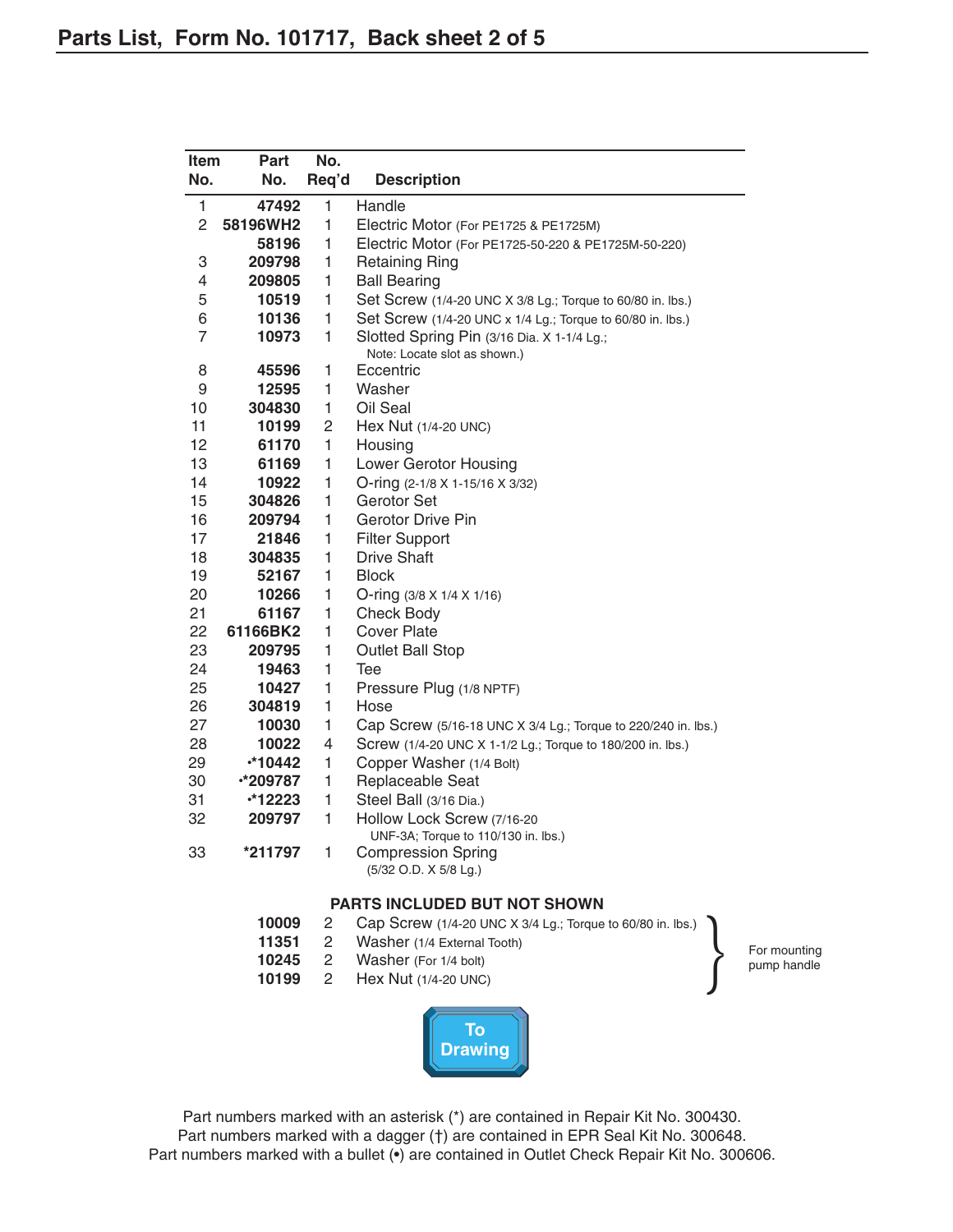**Rev. 3 Date: 25 July 2008**



## **BASIC PUMP ASSEMBLY - BOTTOM VIEW & SECTION A-A**

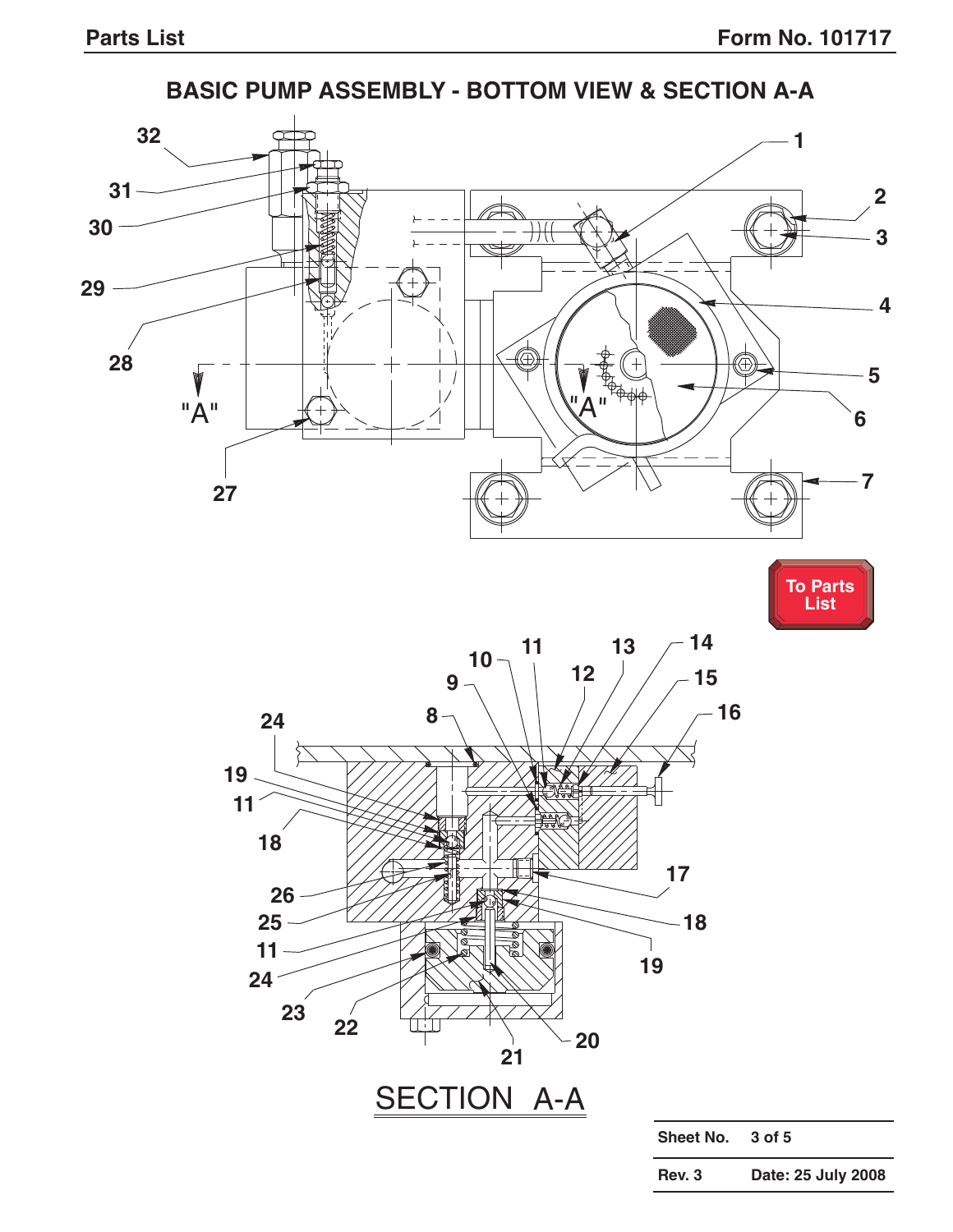| Item<br>No.    | Part   | No.            |                                                                    |
|----------------|--------|----------------|--------------------------------------------------------------------|
|                | No.    | Req'd          | <b>Description</b>                                                 |
| 1              | 14440  | 1              | 90° Elbow Fitting                                                  |
| 2              | 10258  | 4              | Washer (For 3/8 bolt)                                              |
| 3              | 213663 | 4              | Cap Screw (3/8-16 UNC X 1" Lg.; Torque to 230/250 in. lbs.)        |
| 4              | 11461  | 1              | Hose Clamp                                                         |
| 5              | 10854  | 2              | Cap Screw (1/4-20UNC X 1-3/4Lg.; Torque to 60/80 in. lbs.)         |
| 6              | 21608  | $\mathbf{1}$   | Filter                                                             |
| $\overline{7}$ | 52174  | 1              | <b>Pump Mounting Bracket</b>                                       |
| 8              | 10273  | 1              | O-ring (13/16 X 5/8 X 3/32)                                        |
| 9              | 14763  | 1              | O-ring $(7/16 \times 5/16 \times 1/16)$                            |
| 10             | 10265  | 1              | O-ring (5/16 X 3/16 X 1/16)                                        |
| 11             | 12223  | 4              | Ball (3/16 Dia.)                                                   |
| 12             | 45559  | 1              | <b>Block</b>                                                       |
| 13             | 10445  | 2              | Compression Spring (5/32 O.D. X 3/4 Lg.)                           |
| 14             | 24549  | $\overline{c}$ | <b>Ball Guide</b>                                                  |
| 15             | 45560  | 1              | <b>Block</b>                                                       |
| 16             | 304820 | 1              | Piston                                                             |
| 17             | 15130  | 1              | Plug (1/16 NPTF)                                                   |
| 18             | 10442  | 2              | Washer (3/8 X 1/4 X 1/32)                                          |
| 19             | 209787 | 2              | <b>Replacement Seat</b>                                            |
| 20             | 211843 | 1              | Dowel Pin (3/16 Dia. X 1" Lg.; Note: Install with radius end out.) |
| 21             | 46063  | 1              | Piston                                                             |
| 22             | 16346  | 1              | Compression Spring (1" O.D. X 7/8 Lg.)                             |
| 23             | 10283  | 1              | O-ring (2" X 1-5/8 X 3/16)                                         |
| 24             | 209797 | $\overline{c}$ | Hollow Lock Screw (7/16-20 UNF-3A)                                 |
| 25             | 12149  | 1              | Pin (1/8 Dia. X 3/4 Lg.)                                           |
| 26             | 16057  | 1              | Compression Spring (3/16 O.D. X 1" Lg.)                            |
| 27             | 13037  | 2              | Cap Screw (1/4-20 UNC X 2" Lg.; Torque to 40/50 in. lbs.)          |
| 28             | 15156  | 1              | Pin (Note: Install tapered end toward spring.)                     |
| 29             | 11221  | 1              | Compression Spring (1/4 O.D. X 1" Lg.)                             |
| 30             | 10386  | 1              | Nut (3/8-24 UNF)                                                   |
| 31             | 29786  | 1              | <b>Valve Adjusting Screw</b>                                       |
| 32             | 21278  | 1              | Relief Valve Assembly (Set at 10,100/10,700 PSI)                   |

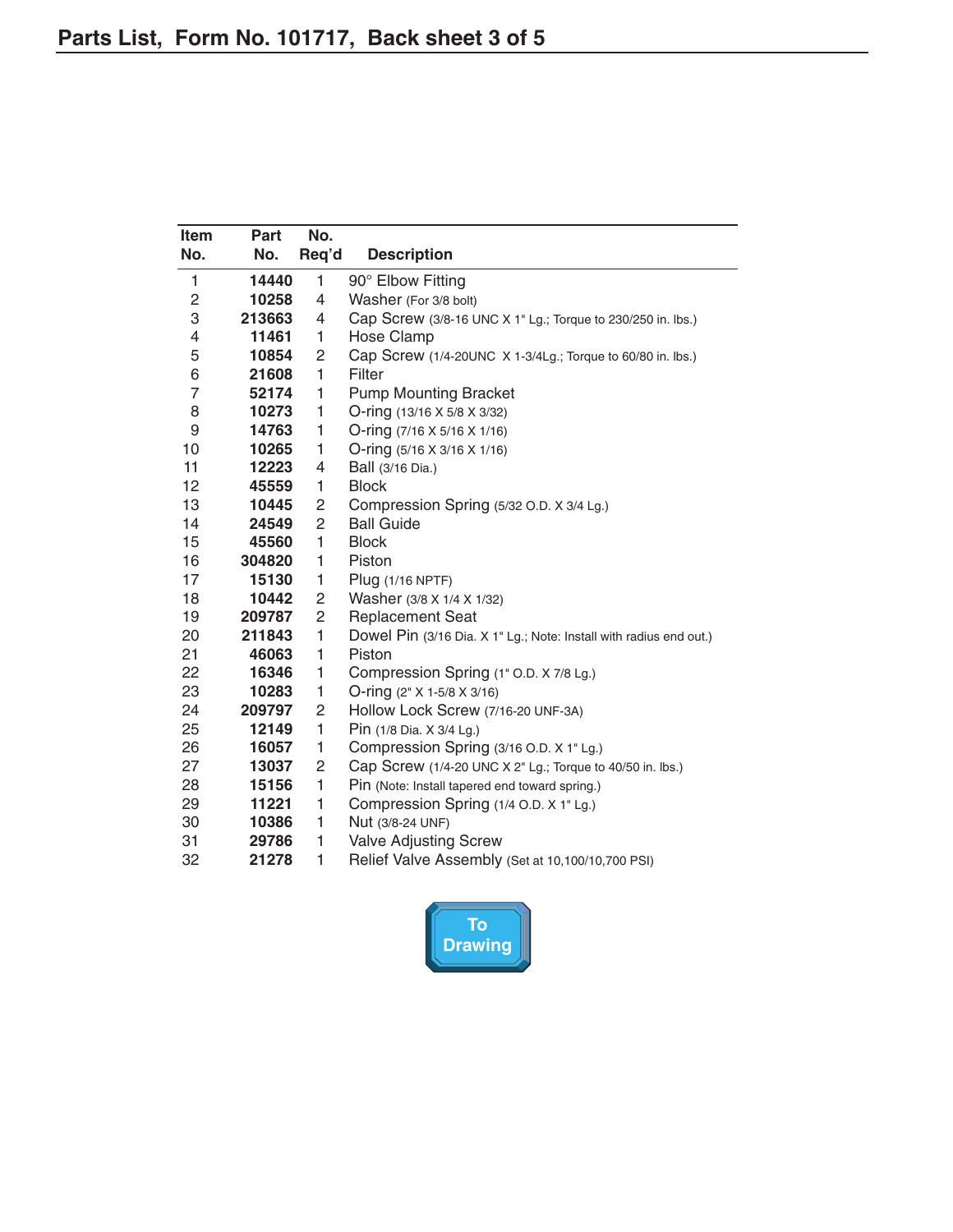

| Sheet No.     | 4 of 5             |
|---------------|--------------------|
| <b>Rev. 3</b> | Date: 25 July 2008 |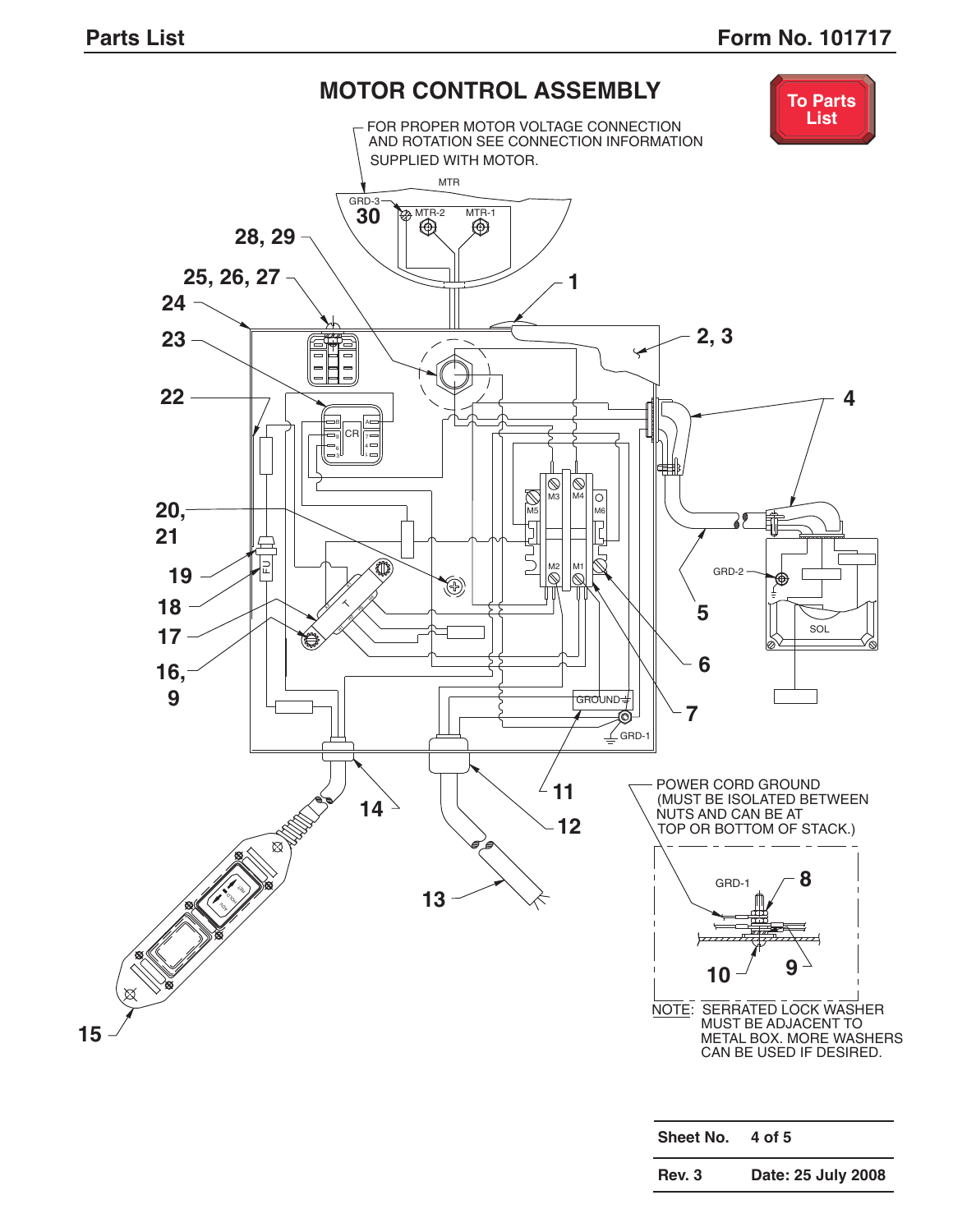## **Parts List, Form No. 101717, Back sheet 4 of 5**

| Item | <b>Part</b> | No.   |                                                    | Item | Part     | No.                         |                          |
|------|-------------|-------|----------------------------------------------------|------|----------|-----------------------------|--------------------------|
| No.  | No.         | Req'd | <b>Description</b>                                 | No.  | No.      | Req'd                       | <b>Description</b>       |
|      | 17782       |       | Fuse Holder                                        | 16   | 11539    | 2                           | Screw (#10-24 X 1/4 Lg.) |
| 2    | 43126WH2    |       | <b>Control Box Cover</b>                           | 17   | 305665   |                             | Transformer              |
| 3    | 200188      | 1.    | <b>Warning Decal</b>                               | 18   | 206962   |                             | Fuse (3 AMP, 250 V)      |
| 4    | 11144       | 2     | 90° Elbow Connector                                | 19   | 16887    |                             | Fuse Holder              |
| 5    |             |       | <b>12293</b> 2.33 ft. Electrical Cable (16/3 SJTO) | 20   | 13532    |                             | Screw (#8-32 X 3/8 Lg.)  |
| 6    | 10166       | 2     | Screw (#10-24 UNC X 1/2 Lg.)                       | 21   | 206857   |                             | Special Washer           |
| 7    | 420718-4    | 1.    | Contactor                                          | 22   | 250150   |                             | <b>Warning Decal</b>     |
| 8    | 10197       | 2     | Hex Nut (#10-24 UNC)                               | 23   | 39092    |                             | Relay                    |
| 9    | 11108       | 3     | Washer (#10 External Tooth)                        | 24   | 51218WH2 |                             | Control Box              |
| 10   | 11856       |       | Screw (#10-24 X 1" Lg.)                            | 25   | 10159    | 2                           | <b>Machine Screw</b>     |
| 11   | 205189      |       | Ground Decal                                       |      |          |                             | (#6-32 UNC X 5/16 Lg.)   |
| 12   | 210112      |       | <b>Strain Relief Bushing</b>                       | 26   | 10195    | $\overline{2}$              | Hex Nut $(H6-32$ UNC)    |
| 13   | 24733       |       | Cord Set (For PE172S & PE172SM)                    | 27   | 15906    | $\mathbf{2}^{\prime}$       | Washer                   |
|      | 308752      | 8 ft. | Electrical Cable (For                              | 28   | 11202    |                             | Nipple                   |
|      |             |       | PE172S-50-220 & PE172SM-50-220)                    | 29   | 212434   |                             | Washer                   |
| 14   | 15993       |       | <b>Strain Relief Bushing</b>                       | 30   | 15468    |                             | Screw (#6-32 X 3/8 Lg.)  |
| 15   | 307491      |       | <b>Remote Control Hand Switch</b>                  |      |          |                             |                          |
|      |             |       | Assembly (See sheet 5 of 5)                        |      |          | <b>To</b><br><b>Drawing</b> |                          |





NOTE: UNLESS OTHERWISE SPECIFIED ALL UNITS ARE TO BE WIRED FOR 115 V. 60 HZ. (CCW ROTATION FROM LEAD END). TRANSFORMER CONNECTIONS ARE AS SHOWN FOR 115 V. 60 HZ. FOR 230 V. 60 HZ. UNITS, TRANSFORMER CONNECTIONS TO BE AS FOLLOWS:

| H1 TO L1 |  |
|----------|--|
| H2 TO H3 |  |
| H4 TO L2 |  |